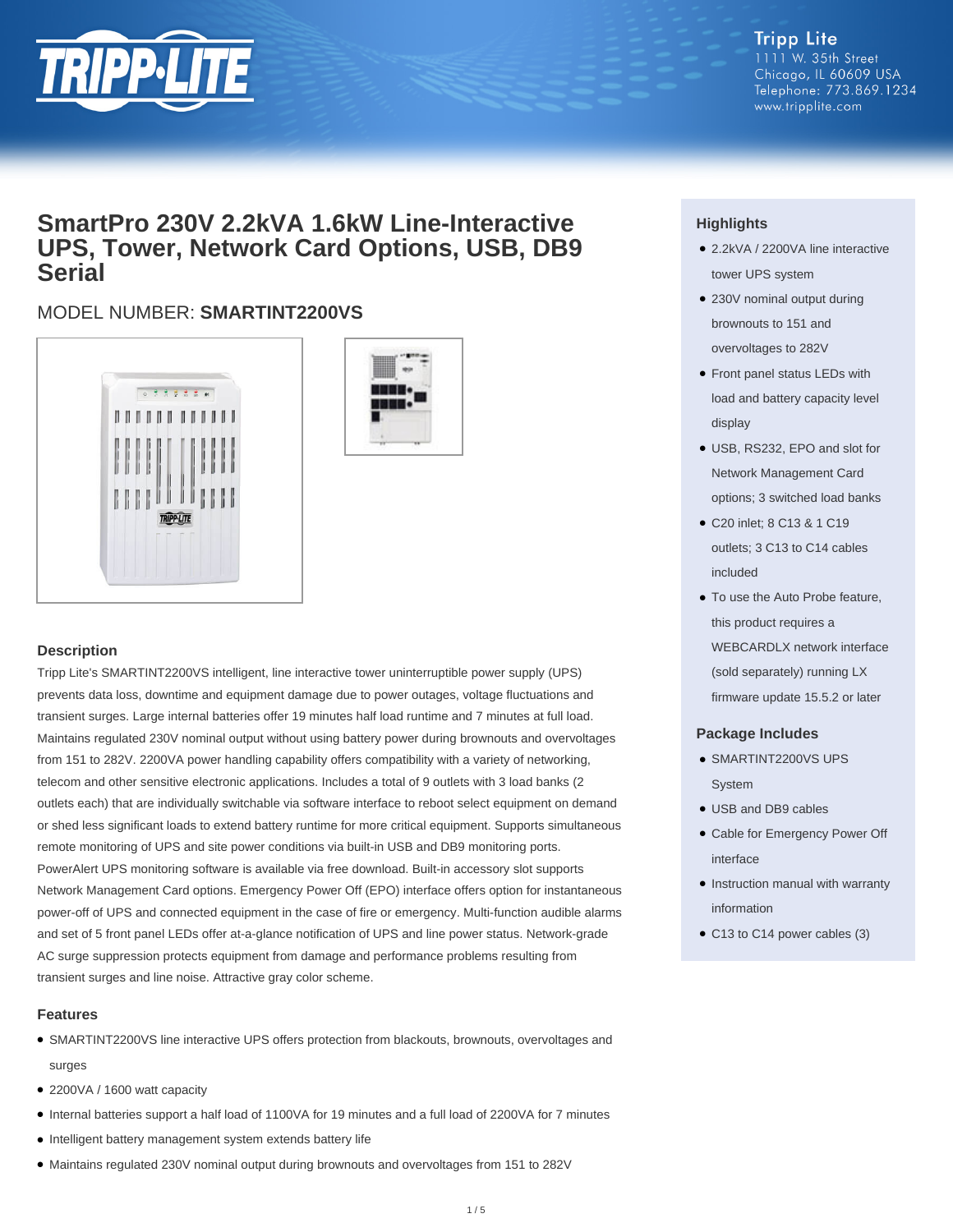

- Includes 9 UPS supported outlets with 3 individually controllable load banks that can be powered off and back on again via software interface
- IEC320-C20 input connection accepts a variety of detachable cordsets to match country or site-specific wall receptacles
- PowerAlert UPS monitoring and unattended shutdown software included
- USB & Serial ports enable data-saving unattended shutdown when used with Tripp Lite's PowerAlert software, available via FREE download from [www.tripplite.com/poweralert](http://www.tripplite.com/poweralert)
- Supports timed inverter shutoff after unattended shutdown, activate self-test and UPS output power control for immediate reboot of connected devices
- Supports Tripp Lite's WatchDog software application (requires optional WATCHDOGSW)
- Built-in accessory slot supports Network Management Card options; Compatible with Tripp Lite UPS management card options TLNETCARD, WEBCARDLX and SNMPWEBCARD
- Emergency Power Off (EPO) interface with cable
- Multi-function audible alarms and set of 5 front panel LEDs
- Network-grade AC surge suppression
- Attractive gray color scheme
- Optional PDUBHV20 bypass PDU enables hot-swappable UPS replacement with no disruption to connected equipment

# **Specifications**

| <b>OVERVIEW</b>                         |                                                                                                                            |  |  |
|-----------------------------------------|----------------------------------------------------------------------------------------------------------------------------|--|--|
| <b>UPC Code</b>                         | 037332120304                                                                                                               |  |  |
| UPS Type                                | Line-Interactive                                                                                                           |  |  |
|                                         |                                                                                                                            |  |  |
| <b>INPUT</b>                            |                                                                                                                            |  |  |
| Rated input current (Maximum Load)      | 11.3A                                                                                                                      |  |  |
| Nominal Input Voltage(s) Supported      | <b>230V AC</b>                                                                                                             |  |  |
| <b>UPS Input Connection Type</b>        | C <sub>20</sub> inlet                                                                                                      |  |  |
| <b>UPS Input Connection Description</b> | IEC320-C20 input connection accepts a variety of detachable cordsets to match country or site-specific wall<br>receptacles |  |  |
| Input Phase                             | Single-Phase                                                                                                               |  |  |
|                                         |                                                                                                                            |  |  |
| <b>OUTPUT</b>                           |                                                                                                                            |  |  |
| Output Volt Amp Capacity (VA)           | 2200                                                                                                                       |  |  |
| Output kVA Capacity (kVA)               | 2.20                                                                                                                       |  |  |
| <b>Output Watt Capacity (Watts)</b>     | 1600                                                                                                                       |  |  |
| Output kW Capacity (kW)                 | 1.60                                                                                                                       |  |  |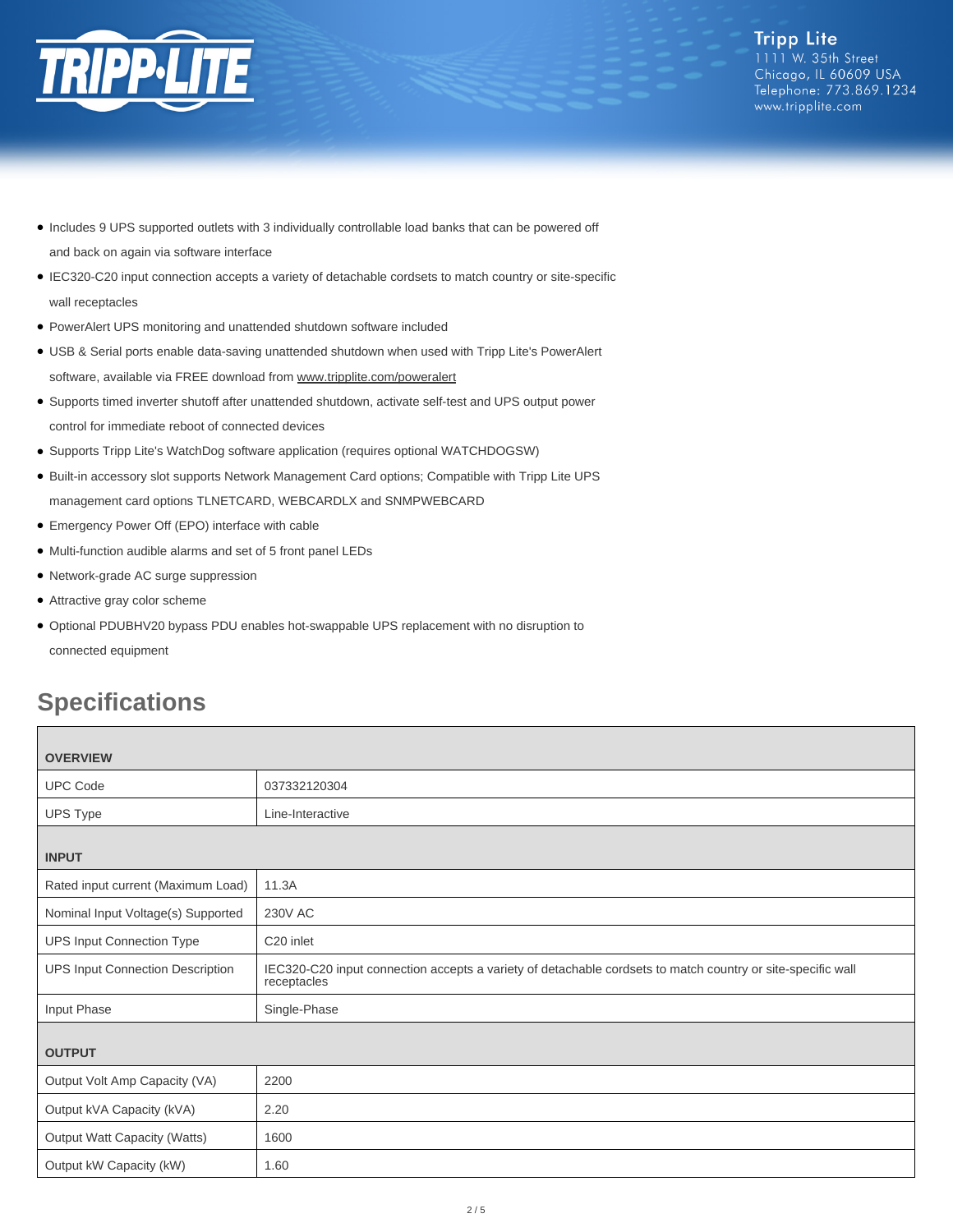

Tripp Lite<br>1111 W. 35th Street<br>Chicago, IL 60609 USA<br>Telephone: 773.869.1234<br>www.tripplite.com

| Power Factor                                       | 0.7                                                                                                                                                                  |
|----------------------------------------------------|----------------------------------------------------------------------------------------------------------------------------------------------------------------------|
| Nominal Voltage Details                            | 230v inverter nominal output voltage                                                                                                                                 |
| <b>Frequency Compatibility</b>                     | 50 / 60 Hz                                                                                                                                                           |
| <b>Frequency Compatibility Details</b>             | Automatic frequency selection                                                                                                                                        |
| Output Voltage Regulation (Line<br>Mode)           | $-19\% + 8\%$                                                                                                                                                        |
| <b>Output Voltage Regulation (Battery</b><br>Mode) | $+/- 5%$                                                                                                                                                             |
| Included Output Power Cables                       | Includes 3 C13 to C14 output power cables                                                                                                                            |
| Load Management Receptacles                        | Three switchable two-outlet C13 load banks                                                                                                                           |
| <b>Output Circuit Breakers</b>                     | 10A (x2) - each breaker protects 4 C13 outlets each, C19 is unbreakered                                                                                              |
| Hot-Swap PDU options                               | PDUBHV20 (2U / 6 C13, 2 C19 outlets)                                                                                                                                 |
| Output AC Waveform (AC Mode)                       | Sine wave                                                                                                                                                            |
| Output AC Waveform (Battery<br>Mode)               | PWM sine wave                                                                                                                                                        |
| Nominal Output Voltage(s)<br>Supported             | 220V; 230V; 240V                                                                                                                                                     |
| <b>Output Receptacles</b>                          | (8) C13; (1) C19                                                                                                                                                     |
| Individually Controllable Load Banks               | Yes                                                                                                                                                                  |
|                                                    |                                                                                                                                                                      |
| <b>BATTERY</b>                                     |                                                                                                                                                                      |
| <b>Battery Type</b>                                | Valve Regulated Lead Acid (VRLA)                                                                                                                                     |
| Full Load Runtime (min.)                           | 7 min. (1600w)                                                                                                                                                       |
| Half Load Runtime (min.)                           | 19 min. (800w)                                                                                                                                                       |
| Expandable Runtime                                 | <b>No</b>                                                                                                                                                            |
| DC System Voltage (VDC)                            | 48                                                                                                                                                                   |
| Battery Recharge Rate (Included<br>Batteries)      | Less than 4 hours from 10% to 90% (typical, full load discharge)                                                                                                     |
| <b>Battery Access</b>                              | Battery access door                                                                                                                                                  |
| Internal UPS Replacement Battery<br>Cartridge      | <a class="productLink" href="//www.tripplite.com/UPS-Replacement-Battery-Cartridge-Kit-select-Tripp-Lite-&lt;br&gt;Best-Powerware-Liebert-other-UPS~RBC54">RBC54</a> |
| <b>Battery Replacement Description</b>             | Hot-swappable, user replaceable batteries                                                                                                                            |
| <b>VOLTAGE REGULATION</b>                          |                                                                                                                                                                      |
| <b>Voltage Regulation Description</b>              | Automatic voltage regulation (AVR) maintains line power operation with an input voltage range of 151V to 282V                                                        |
| Overvoltage Correction                             | Input voltages between 245 and 282 are reduced by 12%                                                                                                                |
| <b>Undervoltage Correction</b>                     | Input voltages between 177 and 199 are boosted by 14%                                                                                                                |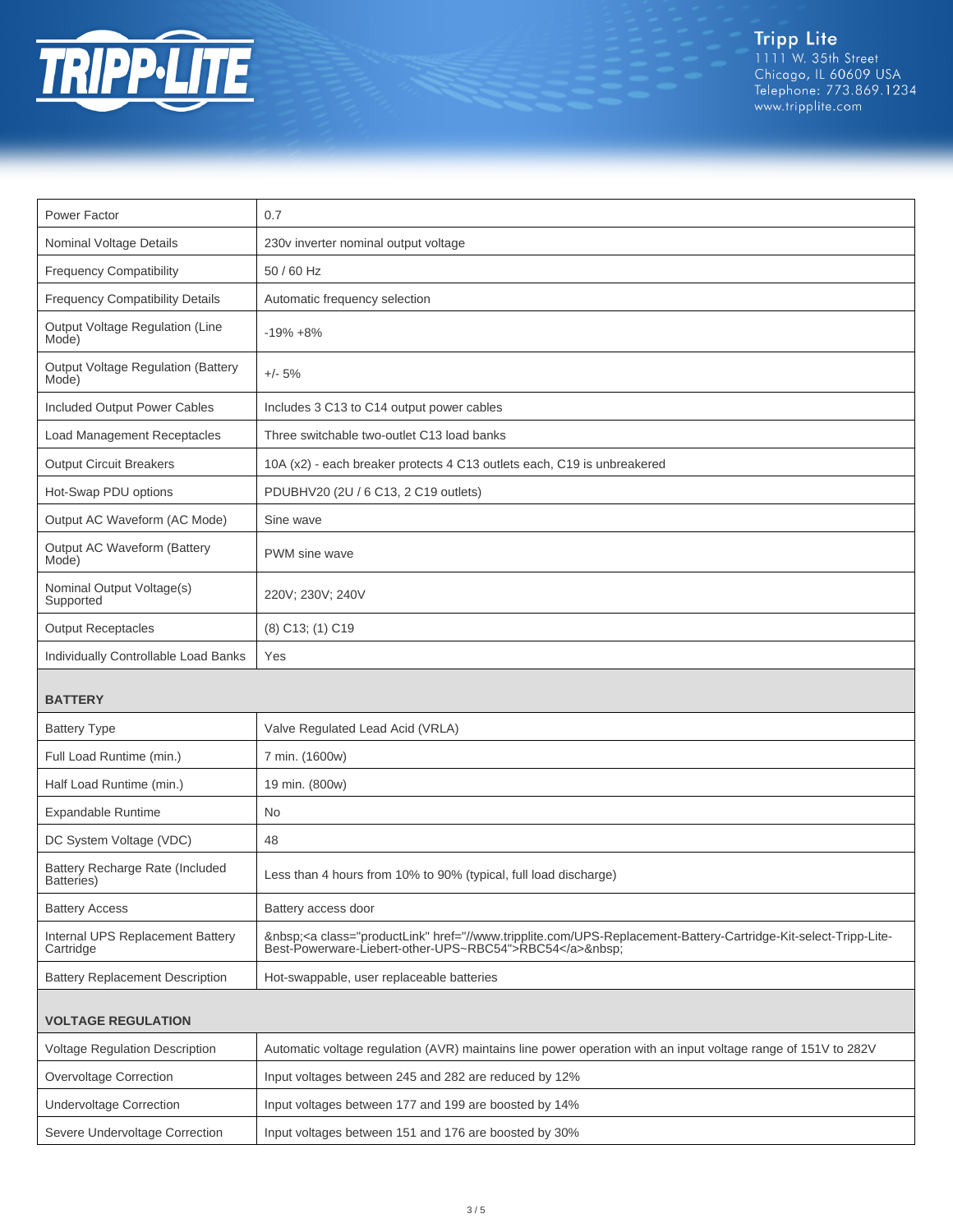

Г

| <b>USER INTERFACE, ALERTS &amp; CONTROLS</b>                     |                                                                                                                                   |  |  |
|------------------------------------------------------------------|-----------------------------------------------------------------------------------------------------------------------------------|--|--|
| Switches                                                         | 2 Switches control off/on power status and alarm-cancel/self-test operation                                                       |  |  |
| Alarm Cancel Operation                                           | Power-fail alarm can be silenced using alarm-cancel switch; once silenced, alarm will re-sound to indicate low-<br>battery status |  |  |
| Audible Alarm                                                    | Audible alarm indicates power-failure, overload and low-battery conditions                                                        |  |  |
| <b>LED</b> Indicators                                            | 5 LEDs indicate line power, battery power, overload, voltage regulation and battery low/replace status                            |  |  |
|                                                                  |                                                                                                                                   |  |  |
| <b>SURGE / NOISE SUPPRESSION</b>                                 |                                                                                                                                   |  |  |
| UPS AC Suppression Joule Rating                                  | 480                                                                                                                               |  |  |
| <b>UPS AC Suppression Response</b><br>Time                       | Instantaneous                                                                                                                     |  |  |
| EMI / RFI AC Noise Suppression                                   | Yes                                                                                                                               |  |  |
| <b>PHYSICAL</b>                                                  |                                                                                                                                   |  |  |
| <b>Cooling Method</b>                                            | Fan                                                                                                                               |  |  |
| Installation Form Factors Supported<br>with Included Accessories | Tower                                                                                                                             |  |  |
| Primary Form Factor                                              | Tower                                                                                                                             |  |  |
| Primary UPS Depth (mm)                                           | 305                                                                                                                               |  |  |
| Primary UPS Height (mm)                                          | 361                                                                                                                               |  |  |
| Primary UPS Width (mm)                                           | 234                                                                                                                               |  |  |
| Shipping Dimensions (hwd / cm)                                   | 49.02 x 38.61 x 40.39                                                                                                             |  |  |
| Shipping Dimensions (hwd / in.)                                  | 19.30 x 15.20 x 15.90                                                                                                             |  |  |
| Shipping Weight (kg)                                             | 27.49                                                                                                                             |  |  |
| Shipping Weight (lbs.)                                           | 60.60                                                                                                                             |  |  |
| <b>UPS Housing Material</b>                                      | Polycarbonate                                                                                                                     |  |  |
| <b>UPS Power Module Dimensions</b><br>(hwd, cm)                  | 36.07 x 23.37 x 30.48                                                                                                             |  |  |
| <b>UPS Power Module Dimensions</b><br>(hwd, in.)                 | 14.20 x 9.20 x 12.00                                                                                                              |  |  |
| UPS Power Module Weight (kg)                                     | 24.49                                                                                                                             |  |  |
| UPS Power Module Weight (lbs.)                                   | 54                                                                                                                                |  |  |
| <b>ENVIRONMENTAL</b>                                             |                                                                                                                                   |  |  |
| <b>Operating Temperature Range</b>                               | +32 to +104 degrees Fahrenheit / 0 to +40 degrees Celsius                                                                         |  |  |
| Storage Temperature Range                                        | +5 to +122 degrees Fahrenheit / -15 to +50 degrees Celsius                                                                        |  |  |
| <b>Relative Humidity</b>                                         | 0 to 95%, non-condensing                                                                                                          |  |  |
| AC Mode Efficiency Rating (100%<br>Load)                         | 94%                                                                                                                               |  |  |